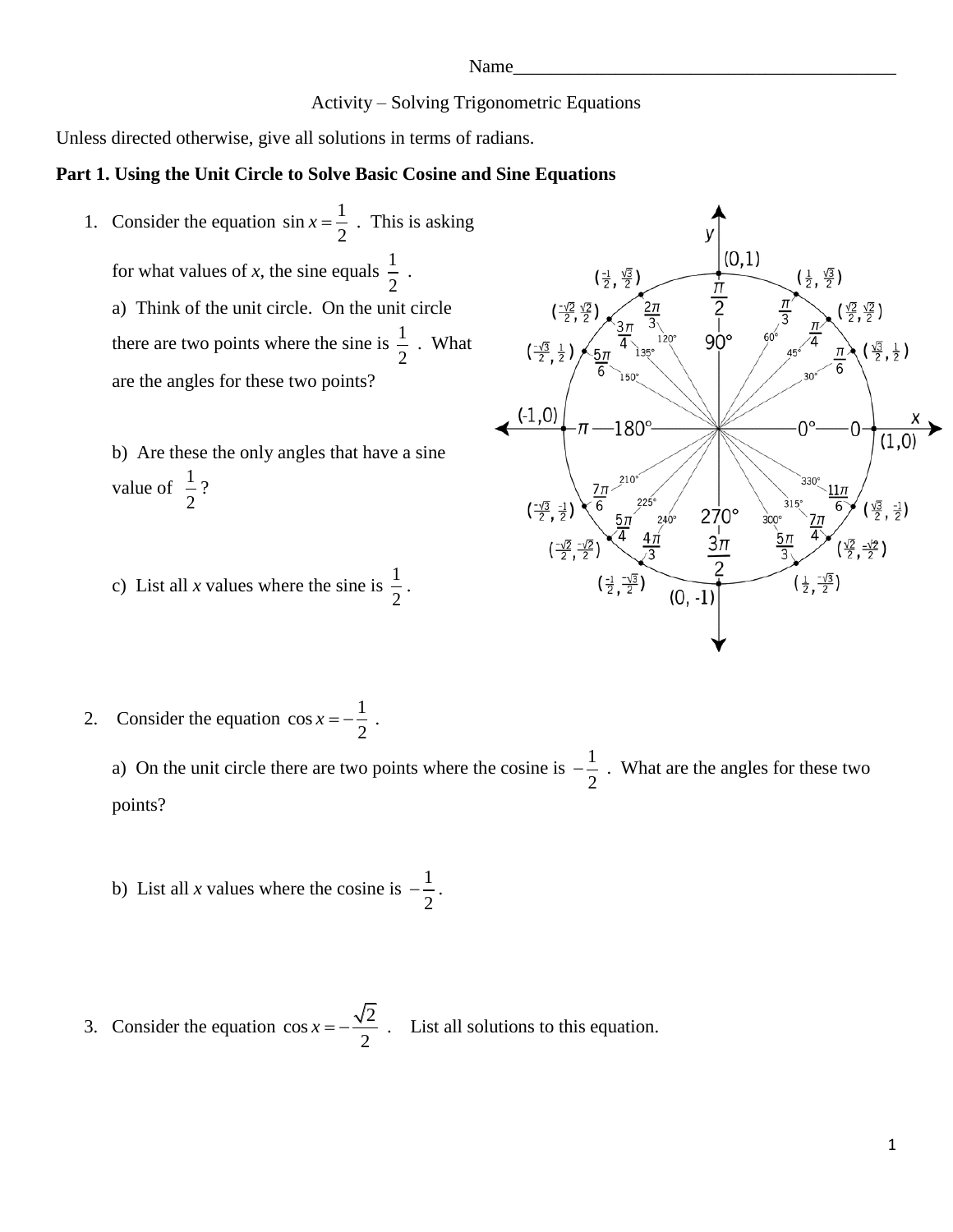## **Part 2. Using the Unit Circle to Solve Reciprocal and Quotient Trig Function Equations**

1. Consider the following equations. First write the reciprocal equation and then use the unit circle to find all solutions where  $0 \le x < 2\pi$ .

a) 
$$
\sec x = -\frac{2}{\sqrt{3}}
$$

- b)  $\csc x = -1$
- c)  $\sec x = -2$
- d)  $\sec x = -\sqrt{2}$
- e)  $\csc x = 2$



2. Remember that  $\tan x = \frac{\sin x}{\cos x}$  and  $\cot x = \frac{\cos x}{\sin x}$  $\frac{\sin x}{\cos x}$  and  $\cot x = \frac{\cos x}{\sin x}$  $x = \frac{\sin x}{\cos x}$  and  $\cot x = \frac{\cos x}{\sin x}$  $\frac{x}{x}$  and cot  $x = \frac{\cos x}{\sin x}$  $=\frac{\sin x}{\cos x}$  and  $\cot x = \frac{\cos x}{\sin x}$ .

Solve the following equations where *x* is any real number.

- a)  $\tan x = -1$
- b) cot  $x = -1$
- c)  $\tan x = -\sqrt{3}$
- d) cot  $x = \frac{1}{\sqrt{2}}$ 3 *x*

## **Part 3. Using Algebra and Using a Calculator to Solve Trig Equations**

1. If you have a trig equation that just one trig function, you should first do some algebra to isolate the trig function and then think of what angles make the equation true. Do this on the following giving all solutions where  $0 \leq x < 2\pi$ .

- a)  $2\sin x = -1$
- b)  $2\cos x = \sqrt{3}$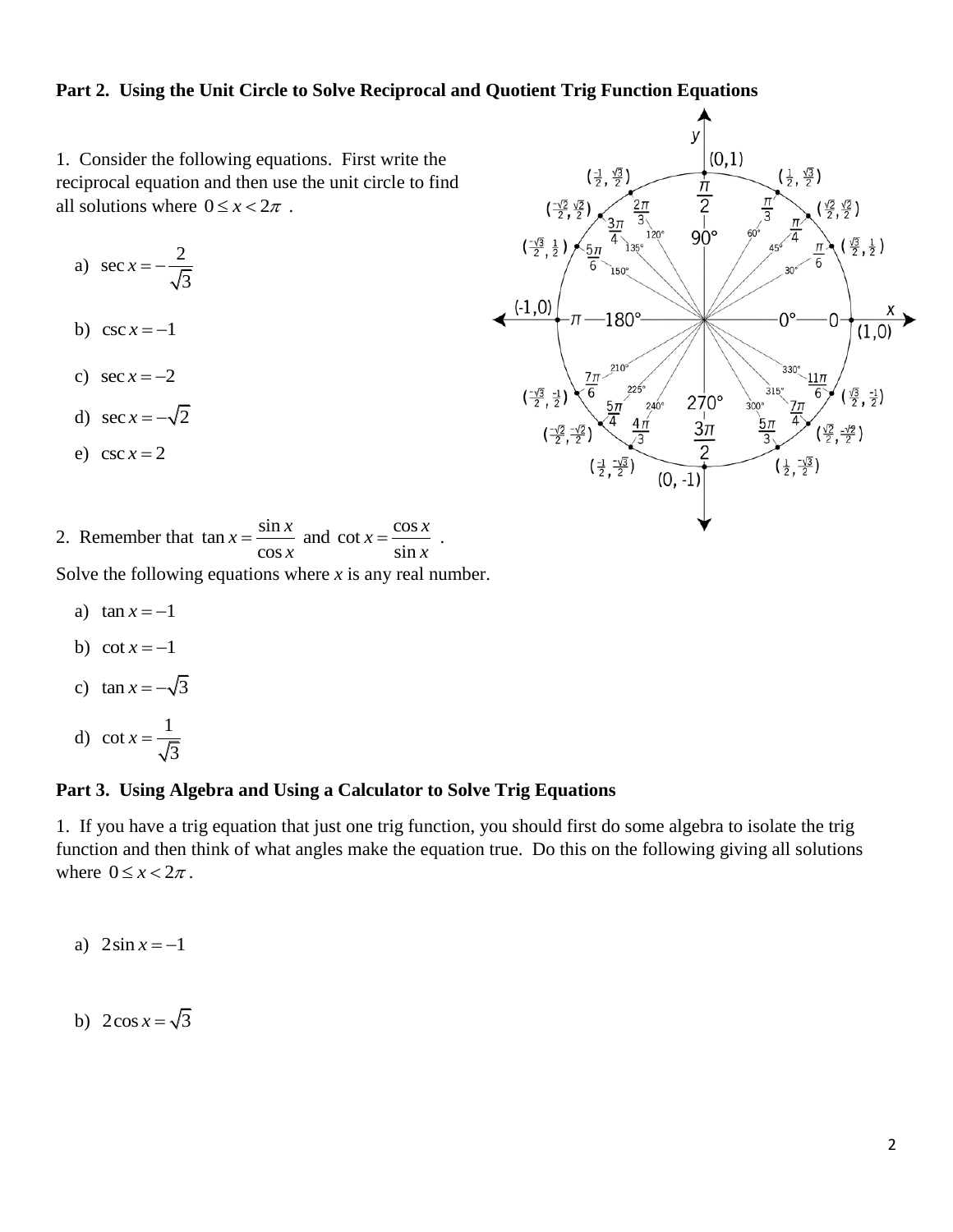2. We can use a calculator to solve trig equations where the solutions are not known values on the unit circle. HOWEVER, remember for inverse trig functions that the range is restricted so your calculator will only give you values in that range though there could be other solutions as well.

a) To help you remember those, shade the range on each unit circle below.



b) To solve the equation  $\sin x = 0.87$  on  $0 \le x < 2\pi$ , you can use the  $\sin^{-1}$  button. This will often involve hitting a yellow or blue button first and then the sin button. What is the angle whose sine is 0.87?

BUT, this will only give you one solution to the equation and there are 2 places that have the same value on  $0 \le x < 2\pi$ . Let's look at both a Cartesian graph and a unit circle to see this. 1.57



 On the unit circle at right, draw an angle whose sine is approximately 0.87. Draw another angle on the circle that has the same sine value.  $y = \sin x$  **b**  $\cos x = 1$  **c**  $\cos x = 1$  **c**  $\cos x = 1$  **c**  $\cos x = 1$  **c**  $\sin x = 1$  **c**  $\sin x = 1$  **c**  $\sin x = 1$  **c**  $\sin x = 1$  **c**  $\sin x = 1$  **c**  $\sin x = 1$  **c**  $\sin x = 1$  **c**  $\sin x = 1$  **c**  $\sin x = 1$  **c**  $\sin x = 1$  **c**  $\sin x = 1$  **c**  $\sin x = 1$  **c**

Determine the measure of this angle.







 $\begin{array}{|c|c|} \hline 3.14 & 6.28 \\ \hline & & 6.28 \\ \hline & & 4.71 \\ \hline \end{array}$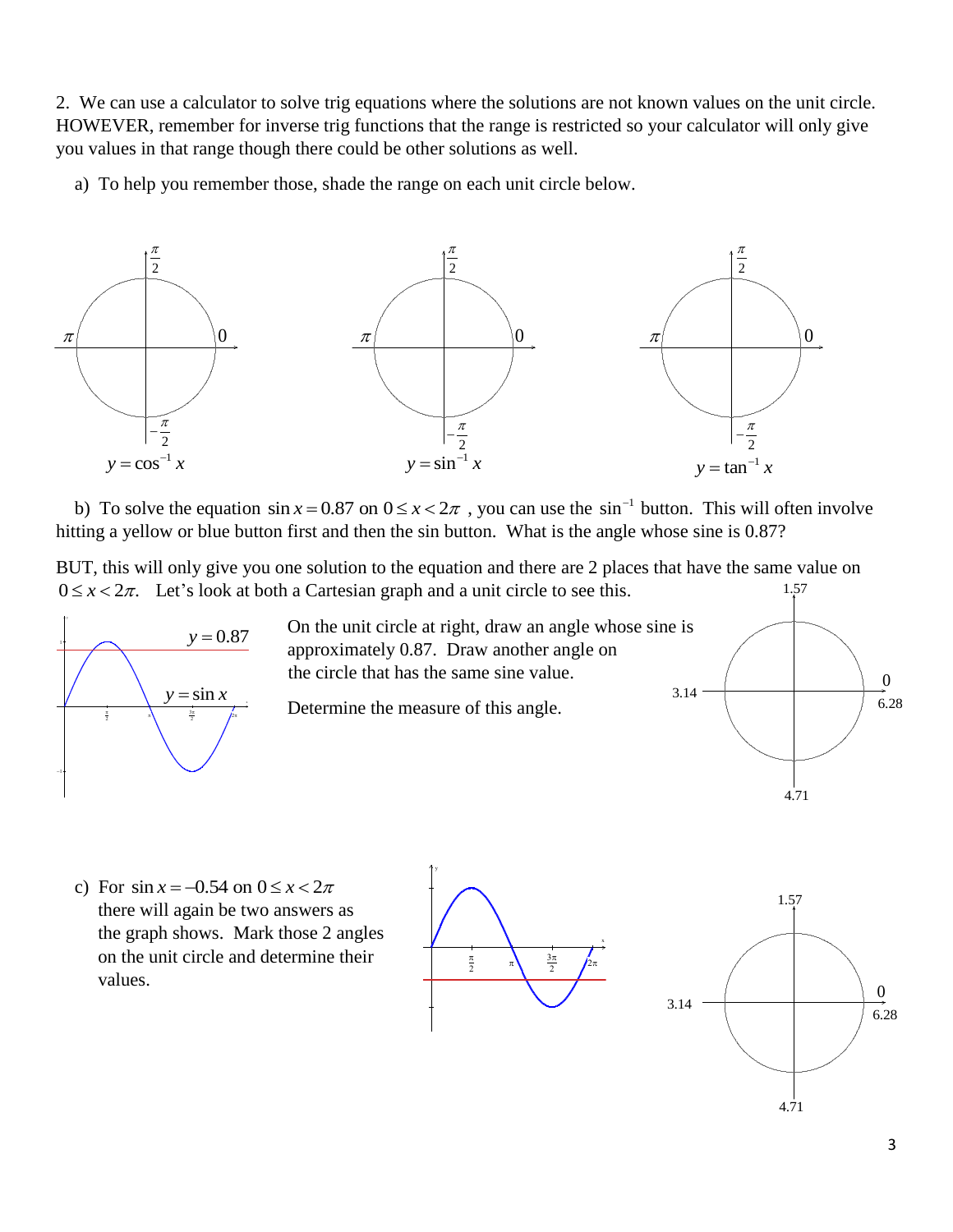# **Part 4. Looking at Changes in**

- 1. What if the variable in our trig function has a coefficient? How will this affect our answers? Let's see.
- a) Consider  $cos(2x)$  $\cos(2x) = \frac{1}{2}$  on  $0 \le x < 2\pi$ . What does that 2 do to the graph? So how many solutions would you expect?

Look at the graph to confirm your answer above.

Let's solve the equation  $cos(\theta)$  $\cos(\theta) = \frac{1}{2}$ .  $\theta$ )= $\frac{1}{2}$ 

In your solution, replace  $\theta$  with 2*x* and solve for *x*.



b) Now consider  $cos(3x)$  $\cos(3x) = \frac{1}{2}$  on  $0 \le x < 2\pi$ . Draw a graph here similar to the one above that illustrates our new equation and solutions. How many solutions will there be? Find those solutions.



y

c) How many solutions do you think 
$$
cos(20x) = \frac{1}{2}
$$
 on  $0 \le x < 2\pi$  will have?

# **Part 5. Solving Trig Equations by Factoring**

- 1. Solve the following equations by factoring.
- a)  $2u^2 u = 0$
- b)  $2u^2 + 3u + 1 = 0$
- c)  $u^2 + 3u 4 = 0$